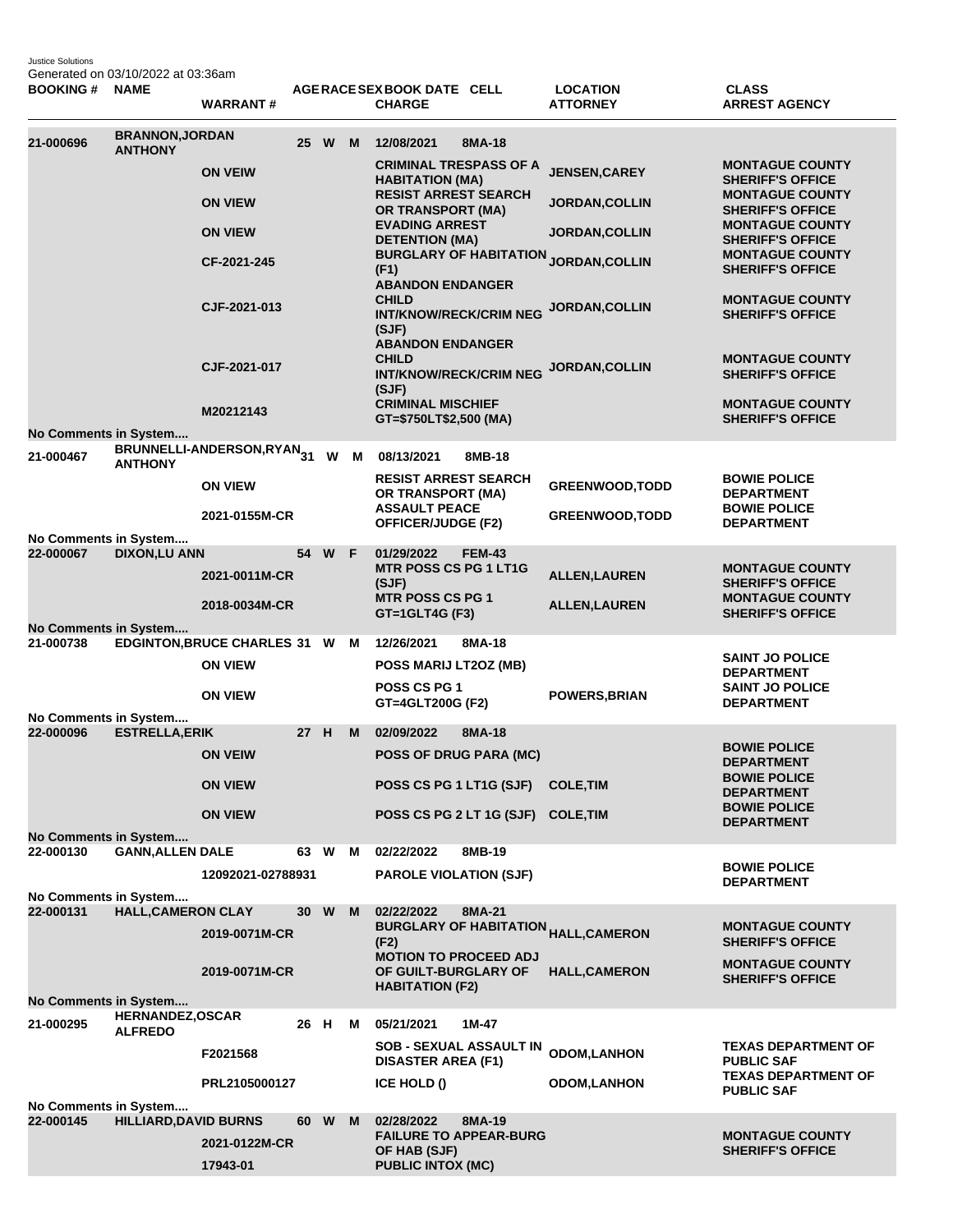| No Comments in System              |                                                        |                                       |                 |      |   |                                                                                      |                        | <b>MONTAGUE COUNTY</b><br><b>SHERIFF'S OFFICE</b> |  |
|------------------------------------|--------------------------------------------------------|---------------------------------------|-----------------|------|---|--------------------------------------------------------------------------------------|------------------------|---------------------------------------------------|--|
| 21-000747                          | <b>MCGEE, KEVIN SCOTT</b>                              |                                       |                 | 50 W | M | 12/30/2021<br>8MB-21                                                                 |                        |                                                   |  |
|                                    |                                                        | <b>ON VIEW</b>                        |                 |      |   | <b>AGG ASSAULT</b><br><b>DATE/FAMILY/HOUSE</b><br><b>W/WEAPON (F1)</b>               |                        | <b>BOWIE POLICE</b><br><b>DEPARTMENT</b>          |  |
| No Comments in System<br>21-000744 |                                                        | <b>MONEY, WESLEY FRANKLIN</b>         | 25 W M          |      |   | 12/29/2021<br>8MB-21                                                                 |                        |                                                   |  |
|                                    |                                                        | <b>ON VIEW</b>                        |                 |      |   | <b>EVADING ARREST</b><br><b>DETENTION (MA)</b>                                       |                        | <b>BOWIE POLICE</b><br><b>DEPARTMENT</b>          |  |
|                                    |                                                        | <b>ON VIEW</b>                        |                 |      |   | POSS STOLEN PROP(THEFT<br>PROP \$100-\$750) (MB)<br><b>FRAUD USE/POSS</b>            |                        | <b>BOWIE POLICE</b><br><b>DEPARTMENT</b>          |  |
|                                    |                                                        | <b>ON VIEW</b>                        |                 |      |   | IDENTIFYING INFO # ITEMS JORDAN, COLLIN<br>5LT10 (F3)                                |                        | <b>BOWIE POLICE</b><br><b>DEPARTMENT</b>          |  |
|                                    |                                                        | <b>ON VIEW</b>                        |                 |      |   | <b>POSS DANGEROUS DRUG</b><br>(MA)                                                   | <b>JORDAN, COLLIN</b>  | <b>BOWIE POLICE</b><br><b>DEPARTMENT</b>          |  |
|                                    |                                                        | 2021-0142M-CR                         |                 |      |   | <b>CAPIAS/MTP-POSS CS PG 1</b><br>LT1G (SJF)                                         | <b>JORDAN, COLLIN</b>  | <b>BOWIE POLICE</b><br><b>DEPARTMENT</b>          |  |
| No Comments in System<br>22-000022 | <b>NEISS, JERRY ALAN</b>                               |                                       | 35              | W    | M | <b>TRS-48</b><br>01/12/2022                                                          |                        |                                                   |  |
|                                    |                                                        | F20212625                             |                 |      |   | <b>FAIL TO COMPLY SEX OFF</b><br>DUTY TO REG LIFE/ANNUAL JORDAN, COLLIN              |                        | <b>MONTAGUE COUNTY</b>                            |  |
|                                    |                                                        |                                       |                 |      |   | (F3)                                                                                 |                        | <b>SHERIFF'S OFFICE</b>                           |  |
| No Comments in System<br>22-000065 |                                                        |                                       | 25 <sub>2</sub> |      |   | 01/29/2022<br><b>FEM-43</b>                                                          |                        |                                                   |  |
|                                    | PADGETT, AMY ELIZABETH                                 | 2020-0042M-CR                         |                 | W F  |   | <b>MTR - BURGLARY OF</b><br><b>HABITATION (F2)</b>                                   | <b>COLE, TIM</b>       | <b>SAINT JO POLICE</b><br><b>DEPARTMENT</b>       |  |
|                                    |                                                        | 2020-0153M-CR                         |                 |      |   | <b>MTR - POSS CS PG 1</b><br>GT=1GLT4G (F3)                                          | <b>COLE, TIM</b>       | <b>SAINT JO POLICE</b><br><b>DEPARTMENT</b>       |  |
|                                    |                                                        | 2020-0154M-CR                         |                 |      |   | <b>MTR - POSS CS PG 1 LT1G</b><br>(F)                                                | <b>COLE, TIM</b>       | <b>SAINT JO POLICE</b><br><b>DEPARTMENT</b>       |  |
|                                    |                                                        | 2021-0192M-CR                         |                 |      |   | <b>MTR - POSS CS PG 1</b><br>GT=4GLT200G (F2)                                        | <b>COLE, TIM</b>       | <b>SAINT JO POLICE</b><br><b>DEPARTMENT</b>       |  |
| No Comments in System              |                                                        |                                       |                 |      |   |                                                                                      |                        |                                                   |  |
| 22-000157                          | <b>REAVES, BILLY JACK</b>                              | 03-01-2022-05970005                   | 42 W            |      | м | 03/03/2022<br>8MB-21<br><b>PAROLE VIOLATION-BLUE</b><br>WARRANT()                    |                        | <b>MONTAGUE COUNTY</b><br><b>SHERIFF'S OFFICE</b> |  |
| No Comments in System<br>22-000155 | <b>ROY, EVAN NATHANIEL</b>                             |                                       | 37 W            |      | M | 03/03/2022<br>8MB-18                                                                 |                        |                                                   |  |
| No Comments in System              |                                                        | 03022022 - 06680380                   |                 |      |   | <b>PAROLE VIOLATION-BLUE</b><br><b>WARRANT()</b>                                     |                        | <b>TEXAS DEPARTMENT OF</b><br><b>PUBLIC SAF</b>   |  |
| 21-000266                          | SANDERS, LANE JOSEPH                                   |                                       | 25 W            |      | м | 05/07/2021<br>8M-16                                                                  |                        |                                                   |  |
|                                    |                                                        | 2020-0133M-CR                         |                 |      |   | <b>MTP - POSS CS PG 1</b><br>GT=4GLT200G (F2)                                        | <b>WILLIAMS, ROGER</b> | <b>BOWIE POLICE</b><br><b>DEPARTMENT</b>          |  |
|                                    |                                                        | 2020-0134M-CR                         |                 |      |   | <b>MTP - EVADING ARREST</b><br><b>DETENTION W/VEH OR</b><br><b>WATERCRAFT (SJF)</b>  | Williams, Roger        | <b>BOWIE POLICE</b><br><b>DEPARTMENT</b>          |  |
|                                    |                                                        | <b>ON VIEW</b>                        |                 |      |   | <b>RESIST ARREST SEARCH</b><br><b>OR TRANSPORT (MA)</b>                              | Williams, Roger        | <b>BOWIE POLICE</b><br><b>DEPARTMENT</b>          |  |
| No Comments in System              |                                                        |                                       |                 |      |   |                                                                                      |                        |                                                   |  |
|                                    | 21-000668*1 SMITH, COBY WAYNE                          |                                       | 33 W            |      | M | 03/03/2022<br>8MA-18<br><b>MOTION TO REVOKE TAMP</b>                                 |                        |                                                   |  |
|                                    |                                                        | 2021-0004 M-CR                        |                 |      |   | <b>FAB PHYS EVIDENCE W/ INTALLEN, LAUREN</b><br><b>IMPAIR (F3)</b>                   |                        | <b>MONTAGUE COUNTY</b><br><b>SHERIFF'S OFFICE</b> |  |
|                                    |                                                        | CR22015-3                             |                 |      |   | <b>PROBATION VIOLATION</b><br><b>ASSAULT FAM/MEM IMPEED</b><br><b>BREATH (SJF)</b>   |                        | <b>MONTAGUE COUNTY</b><br><b>SHERIFF'S OFFICE</b> |  |
|                                    |                                                        | CR-80381-3                            |                 |      |   | <b>PROBATION VIOLATION</b><br><b>POSS CS PG 3 LT 28G (SJF)</b>                       |                        | <b>MONTAGUE COUNTY</b><br><b>SHERIFF'S OFFICE</b> |  |
|                                    |                                                        | CR-22019-5                            |                 |      |   | <b>PROBATION VIOLATION</b><br><b>CREDIT CARD OR DEBIT</b><br><b>CARD ABUSE (SJF)</b> |                        |                                                   |  |
| No Comments in System              |                                                        |                                       |                 |      |   |                                                                                      |                        |                                                   |  |
| 22-000164                          |                                                        | SOUTHARD, JOSHUA DDALE 31 W<br>003006 |                 |      | M | 03/08/2022<br>8MA-19<br><b>UNAUTH USE OF VEHICLE</b><br>(SJF)                        |                        | <b>MONTAGUE COUNTY</b><br><b>SHERIFF'S OFFICE</b> |  |
|                                    |                                                        | MS1127199011665                       |                 |      |   | <b>UNAUTH USE OF VEHICLE</b><br>(SJF)                                                |                        | <b>MONTAGUE COUNTY</b><br><b>SHERIFF'S OFFICE</b> |  |
|                                    | No Comments in System<br>STEWART, SILVER SHADOW 25 W M |                                       |                 |      |   |                                                                                      |                        |                                                   |  |
| 22-000026                          |                                                        | <b>ON VIEW</b>                        |                 |      |   | 01/14/2022<br>8MB-19<br><b>MAN DEL CS PG 2 OR 2-A</b><br>GT=4GLT400G (F1)            | <b>JORDAN, COLLIN</b>  | <b>MONTAGUE COUNTY</b><br><b>SHERIFF'S OFFICE</b> |  |
|                                    |                                                        |                                       |                 |      |   |                                                                                      |                        |                                                   |  |